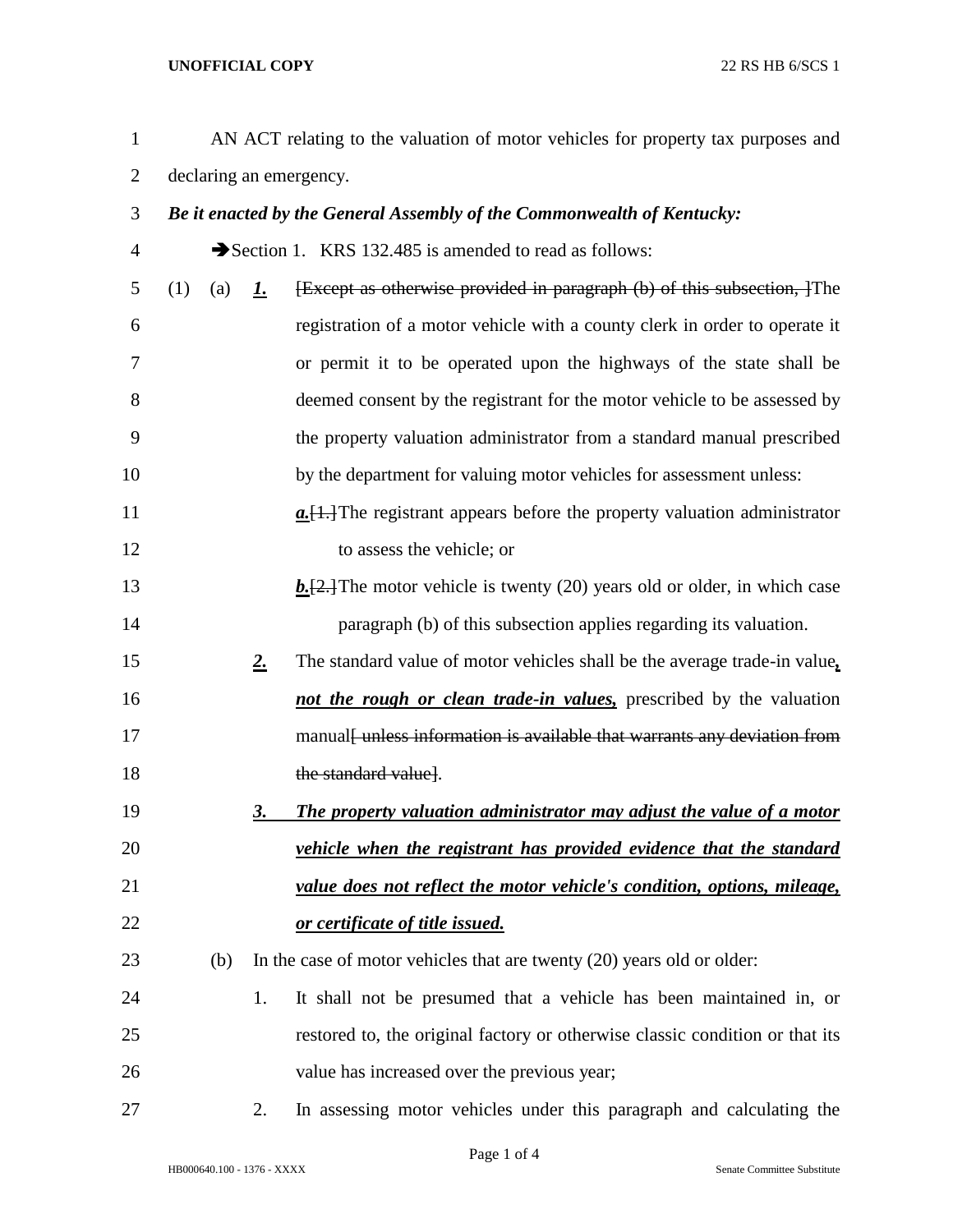| $\mathbf{1}$   |     |    | taxes due thereon, through the AVIS or otherwise, if the registrant does                |
|----------------|-----|----|-----------------------------------------------------------------------------------------|
| $\overline{2}$ |     |    | not appear before the property valuation administrator to assess the                    |
| 3              |     |    | vehicle, the standard value shall be as follows:                                        |
| 4              |     |    | The actual valuation of the vehicle as was assessed in the vehicle's<br>a.              |
| 5              |     |    | nineteenth year, if the vehicle was assessed for taxation in the                        |
| 6              |     |    | Commonwealth in that year; or                                                           |
| 7              |     |    | The average trade-in value prescribed by the applicable edition of<br>$\mathbf b$ .     |
| 8              |     |    | the valuation manual for the vehicle in its nineteenth year, if the                     |
| 9              |     |    | vehicle was not assessed for taxation in the Commonwealth in that                       |
| 10             |     |    | year;                                                                                   |
| 11             |     |    | reduced by ten percent (10%) annually for each year beyond nineteen                     |
| 12             |     |    | $(19)$ years; and                                                                       |
| 13             |     | 3. | In the case of any motor vehicle for which the assessment procedure                     |
| 14             |     |    | provided in subparagraph 2.b. of this paragraph would apply but cannot                  |
| 15             |     |    | be carried out because the applicable edition of the valuation manual is                |
| 16             |     |    | unavailable, the property valuation administrator shall conduct an                      |
| 17             |     |    | assessment of the vehicle to determine the value thereof for the given                  |
| 18             |     |    | taxable year. The assessment under this subparagraph may be done in                     |
| 19             |     |    | person if the vehicle's owner presents the vehicle at the property                      |
| 20             |     |    | valuation administrator's office, or the assessment may be done through                 |
| 21             |     |    | a review of photographs and other documentary evidence. In subsequent                   |
| 22             |     |    | years, that valuation shall be reduced by ten percent (10%) annually.                   |
| 23             | (2) |    | The registration of a recreational vehicle with the county clerk in order to operate it |
| 24             |     |    | or permit it to be operated upon the highways shall be deemed consent by the            |
| 25             |     |    | registrant thereof for the recreational vehicle to be assessed by the property          |
| 26             |     |    | valuation administrator at a valuation determined from a standard manual                |
| 27             |     |    | prescribed by the department for valuing recreational vehicles for assessment unless    |

Page 2 of 4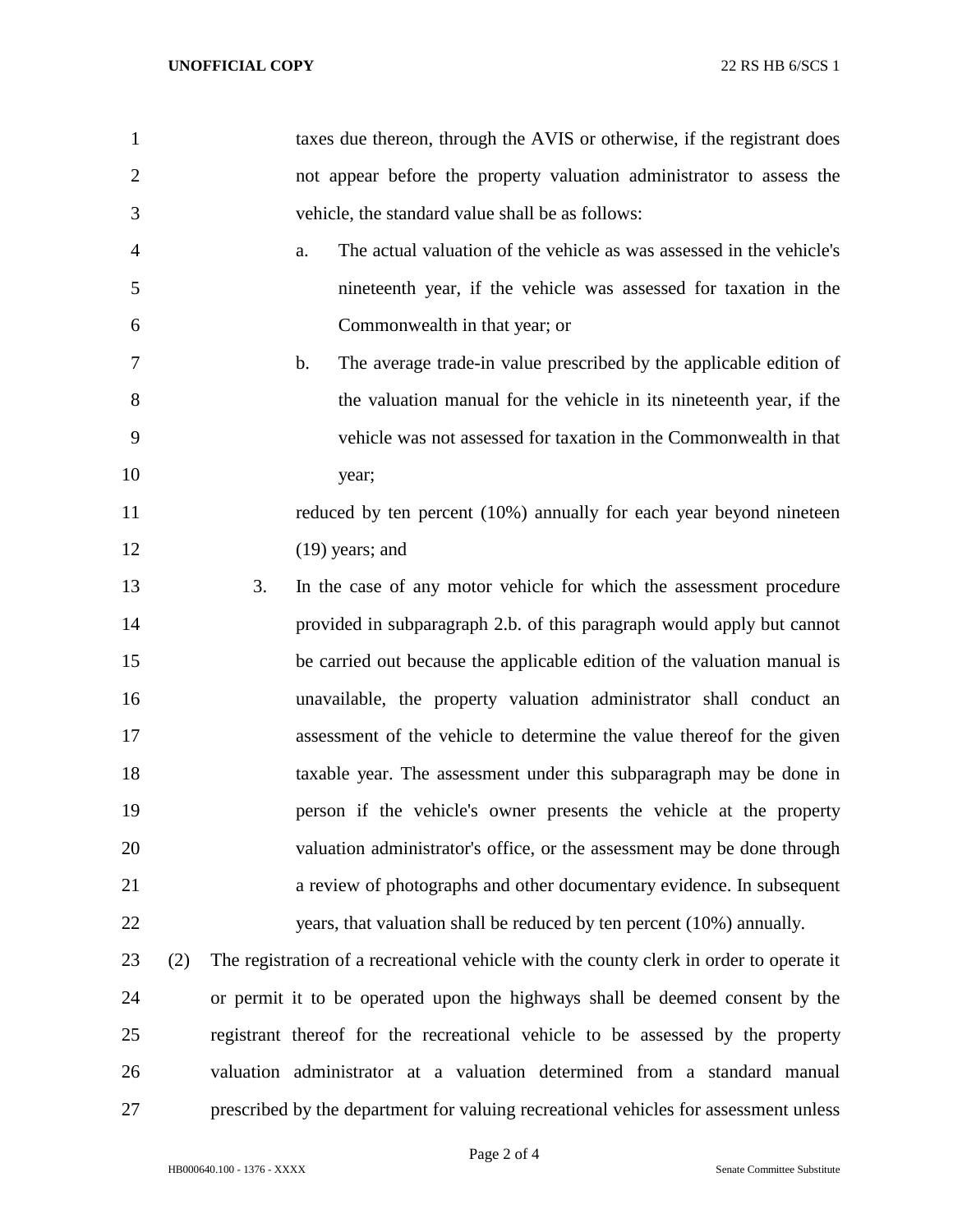- the registrant appears in person before the property valuation administrator to assess 2 the vehicle.
- (3) The registration of a motor vehicle on or before the date that the registration of the vehicle is required is prima facie evidence of ownership on January 1.
- (4) When a motor vehicle is purchased in one (1) year, but registration takes place after January 1 of the following year through no fault of the owner, the department shall assess the motor vehicle and shall send notice of the assessment to the January 1 owner in accordance with KRS 186A.035. If the month of registration has passed for the current year, the assessment shall be due and payable if not protested to the department within sixty (60) days from the date of the notice. Payments made after 11 the due date shall carry the normal penalty and interest for motor vehicles.
- (5) This section does not apply to motor vehicles or recreational vehicles owned and operated by public service companies, common carriers, or agencies of the state and federal governments.

15 SECTION 2. A NEW SECTION OF KRS CHAPTER 132 IS CREATED TO READ AS FOLLOWS:

- *(1) For the January 1, 2022, and January 1, 2023, assessment dates, when a motor*
- *vehicle is assessed under Section 1 of this Act, the portion of property taxes*
- *computed on any increase in the motor vehicle's valuation from January 1, 2021,*
- *shall be exempt from state and local ad valorem taxes, including the county, city,*
- *school, or other taxing district in which the motor vehicle has taxable situs.*
- *(2) Taxpayers who paid motor vehicle property taxes for the January 1, 2022,*
- *assessment date on any increase in their motor vehicle's valuation from January,*
- *1, 2021, shall be entitled to a refund of the overpayment of taxes under the*
- *exemption provided in this section. Notwithstanding KRS 134.590, the*
- *department and county clerks shall work together to establish procedures that*
- *enable taxpayers to receive refunds without making a written request. Refunds*